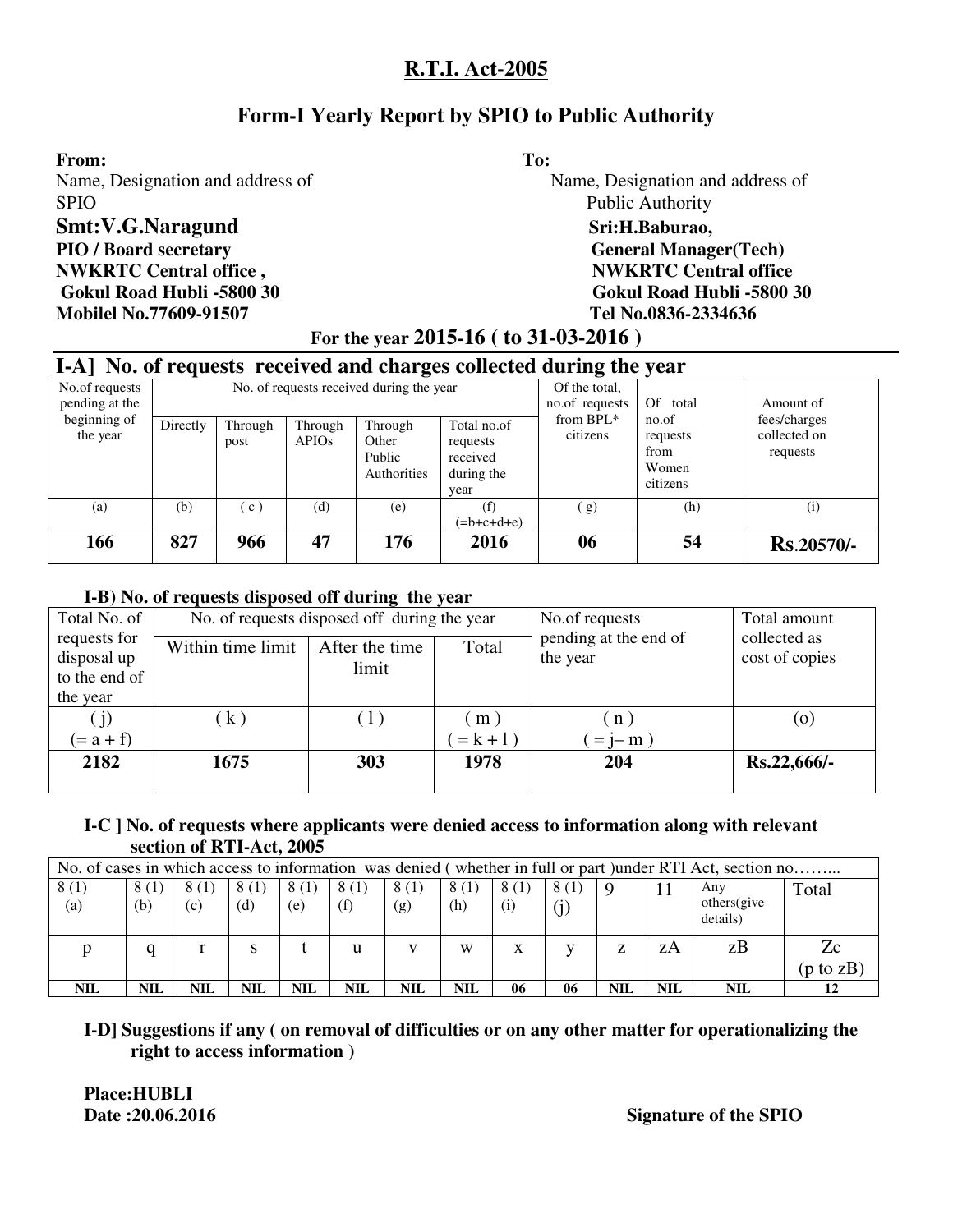# **Form-II -Yearly Report by First Appellate Authority to Public Authority**

#### **From To**

Name, Designation and address of First Name, Designation and address of Appellate Authority **Public Authority** Public Authority

# **Sri:H.Baburao, Sri:H.Baburao, General Manager(Tech), General Manager(Tech), NWKRTC, Central Office**  NWKRTC, Central Office **Tel No.0836- 2334636 Tel No. 0836-2334636**

**Gokul Road, HUBLI-580 030 Gokul Road, HUBLI-580 030** 

# **For the year 2015-16 ( to 31-03-2016 )**

|               |              |                               |              | II -A] No. of appeals under consideration and fees/charges collected if any |              |               |             |
|---------------|--------------|-------------------------------|--------------|-----------------------------------------------------------------------------|--------------|---------------|-------------|
| No.of         |              | No.of appeals received during |              | Total for                                                                   | Of the total | Of total      | Amount of   |
| pending at    |              | this year                     |              | disposal up to                                                              | no. of       | no.of         | fees        |
| the beginning | Through      | Directly                      | Total        | the end of the                                                              | appeals      | requests from | /charges if |
| of the year   | <b>APIO</b>  |                               | $= b + c$ )  | year                                                                        | from BPL*    | Women         | any,        |
|               |              |                               |              | $(=a+d)$                                                                    | citizens     | citizens      | collected   |
|               |              |                               |              |                                                                             |              |               | during the  |
|               |              |                               |              |                                                                             |              |               | year on     |
|               |              |                               |              |                                                                             |              |               | appeals     |
| a)            | $\mathbf{b}$ | $\left( c\right)$             | $\mathbf{d}$ | $e$ )                                                                       | $\hat{f}$ )  | g)            | (h)         |
| 12            | 12           | 72                            | 84           | 96                                                                          | 03           | <b>NIL</b>    | $Rs.110/-$  |

\* Below poverty line.

## **II-B ] No. of appeals disposed off**

| No. of appeals disposalsed off during the year | Appeals pending at the<br>end of the year |                   |           |
|------------------------------------------------|-------------------------------------------|-------------------|-----------|
| With in the time limit                         | After the time limit                      | Total<br>$=1 + i$ | $= e - k$ |
|                                                |                                           |                   |           |
|                                                |                                           | 106               |           |

## **II-C] No. of appea1s where orders of SPIO denying access to information were upheld.**

No. of cases in which access to information was denied and orders of SPIO were upheld ( whether in full or part) under  $RTT \Delta ct$ , section no

|                   | $R_{11}R_{11}$ , section no |            |            |            |            |            |            |                   |            |            |            |             |            |  |  |
|-------------------|-----------------------------|------------|------------|------------|------------|------------|------------|-------------------|------------|------------|------------|-------------|------------|--|--|
| 8(1)              | 8(1)                        | 8(1)       | 8(1)       | (1)        | 8 (1)      |            | 8(1)       | $\left(1\right)$  | 8(1)       |            |            | Any         | Total      |  |  |
| $\left( a\right)$ | (b)                         | (c)        | (d)        | (e)        | (f)        | (g)        | (h)        | $\left( 1\right)$ | U,         |            |            | others(give |            |  |  |
|                   |                             |            |            |            |            |            |            |                   |            |            |            | details)    |            |  |  |
| m                 |                             | о          |            |            |            | S          |            | u                 |            | W          | X          |             | z          |  |  |
| <b>NIL</b>        | <b>NIL</b>                  | <b>NIL</b> | <b>NIL</b> | <b>NIL</b> | <b>NIL</b> | <b>NIL</b> | <b>NIL</b> | <b>NIL</b>        | <b>NIL</b> | <b>NIL</b> | <b>NIL</b> | <b>NIL</b>  | <b>NIL</b> |  |  |

## **II-D] Suggestions if any ( on removal of difficulties or on any other matter for operationalizing the right to access information )**

**Place:HUBLI**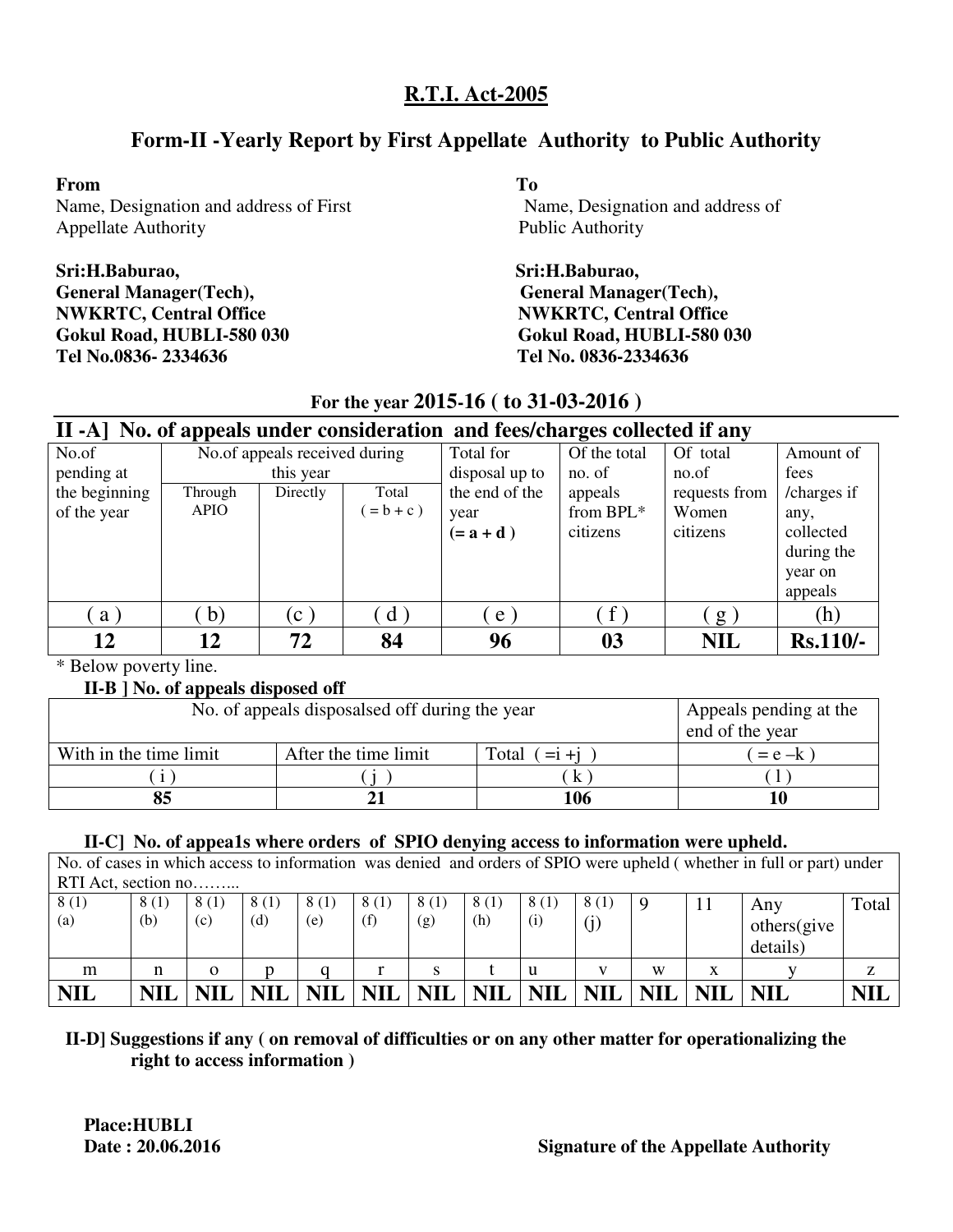#### **Form-III-Yearly Report by Public Authority to Department For the year 2015-16 ( to 31-03-2016 )**

|                                           | $-0.1$ , $-0.1$ , $-0.1$ , $-0.1$ , $-0.1$ , $-0.1$ , $-0.1$ |
|-------------------------------------------|--------------------------------------------------------------|
| From:                                     | Tо                                                           |
| <b>Name, Designation and address of</b>   | Name, Designation and address of                             |
| <b>Public Authority</b>                   | <b>Secretary / Principal Secretary of the Department</b>     |
| Sri:H.Baburao,                            | <b>Dr</b>    E V.Ramanareddy, I.A.S                          |
| <b>General Manager</b> (Tech),            | <b>Principal Secretary to Government,</b>                    |
| Central Offices, Gokul Road, Hubli-580030 | <b>Transport Department M.S.Building</b>                     |
| Tel No:0836- 2334636                      | Bangaluru-560 001                                            |
|                                           | Tel No:080-22353912                                          |
|                                           |                                                              |

#### **III-A ] Disposal of requests.**

| Total No. of<br>PIO <sub>s</sub> under the | No. of requests<br>for disposal                                                  | No. of requests disposed off<br>during the year |                            |               | No. of requests pending at the end of the year |
|--------------------------------------------|----------------------------------------------------------------------------------|-------------------------------------------------|----------------------------|---------------|------------------------------------------------|
| Public<br>Authority                        | (pending at the<br>beginning of<br>the year plus<br>received during<br>the year) | Within<br>the time<br>limit                     | After<br>the time<br>limit | Total         |                                                |
| a                                          | b.                                                                               | $\mathbf{C}$                                    | d                          | e<br>$(=c+d)$ | $(=b-e)$                                       |
| 157                                        | 2182                                                                             | 1675                                            | 303                        | 1978          | 204                                            |

#### **III-B] No.of requests where applicants were denied access to information whether in full or part along with relevant section of RTI Act,2005.**

|            | No.of cases in which access to information was denied (whether in full or part) under RTI Act section No                                                |            |            |         |            |         |            |            |         |            |     |            |       |  |  |
|------------|---------------------------------------------------------------------------------------------------------------------------------------------------------|------------|------------|---------|------------|---------|------------|------------|---------|------------|-----|------------|-------|--|--|
| 8(1)(a)    | 8(1)(b)                                                                                                                                                 | 8(1)(c)    | 8(1)(d)    | 8(1)(e) | 8(1)(f)    | 8(1)(g) | 8(1)(h)    | 8(1)(i)    | 8(1)(i) | 9          | 11  | Others     | Total |  |  |
|            |                                                                                                                                                         |            |            |         |            |         |            |            |         |            |     | (give      |       |  |  |
|            |                                                                                                                                                         |            |            |         |            |         |            |            |         |            |     | details)   |       |  |  |
|            |                                                                                                                                                         |            | m          | n       | 0          |         |            |            |         |            | u   |            | W     |  |  |
| <b>NIL</b> | <b>NIL</b>                                                                                                                                              | <b>NIL</b> | <b>NIL</b> | NIL     | <b>NIL</b> | NIL     | <b>NIL</b> | <b>NIL</b> | 12      | <b>NIL</b> | NIL | <b>NIL</b> | 12    |  |  |
|            | $\mathbf{H}$ $\mathbf{C}$ $\mathbf{N}_{\alpha}$ of $\mathbf{E}$ and $\mathbf{A}$ and $\mathbf{C}$ denoted affect $\mathbf{L}$ $\mathbf{C}$ $\mathbf{D}$ |            |            |         |            |         |            |            |         |            |     |            |       |  |  |

#### **III-C] No.of First Appeals disposed off(U/s 19(1)}**  No.of  $1<sup>st</sup>$ Appellate Authorities under the public Authority Sec.19(1) Total No.of appeals for disposal (pending at the beginning plus received during the year) No.of appeals disposed off within time limit No.of appeals disposed off after time limit Total No.appeals disposed  $(=e+f)$ No.appeals pending at the end of the year(=b-e) (a)  $(b)$   $(c)$   $(d)$   $(e)(=c+d)$  (f) **12** 116 85 21 106 10

#### **III-D] No. of appeals where orders of SPIO denying access to information were upheld.**

III-D] Suggestions if any ( on removal of difficulties or on any other matter for

|             |             |             | operationalizing |             | right to access information |             |             |             |            |     |            |                                                                                                                |            |
|-------------|-------------|-------------|------------------|-------------|-----------------------------|-------------|-------------|-------------|------------|-----|------------|----------------------------------------------------------------------------------------------------------------|------------|
|             |             |             |                  |             |                             |             |             |             |            |     |            | No. of cases in which orders denying access to information were upheld (whether in full or part) under section |            |
| 8(1)<br>(a) | 8(1)<br>(b) | 8(1)<br>(c) | 8(1)<br>(d)      | 8(1)<br>(e) | 8(1)<br>(f)                 | 8(1)<br>(g) | 8(1)<br>(h) | 8(1)<br>(i) | 8(1)       |     |            | Any others<br>(give details)                                                                                   | Total      |
|             | h           |             |                  | k           |                             | m           | n           | $\Omega$    | D          |     |            |                                                                                                                |            |
| <b>NIL</b>  | <b>NIL</b>  | <b>NIL</b>  | <b>NIL</b>       | <b>NIL</b>  | <b>NIL</b>                  | <b>NIL</b>  | <b>NIL</b>  | <b>NIL</b>  | <b>NIL</b> | NIL | <b>NIL</b> | <b>NIL</b>                                                                                                     | <b>NIL</b> |

**place:HUBLI Date :20.06.2016**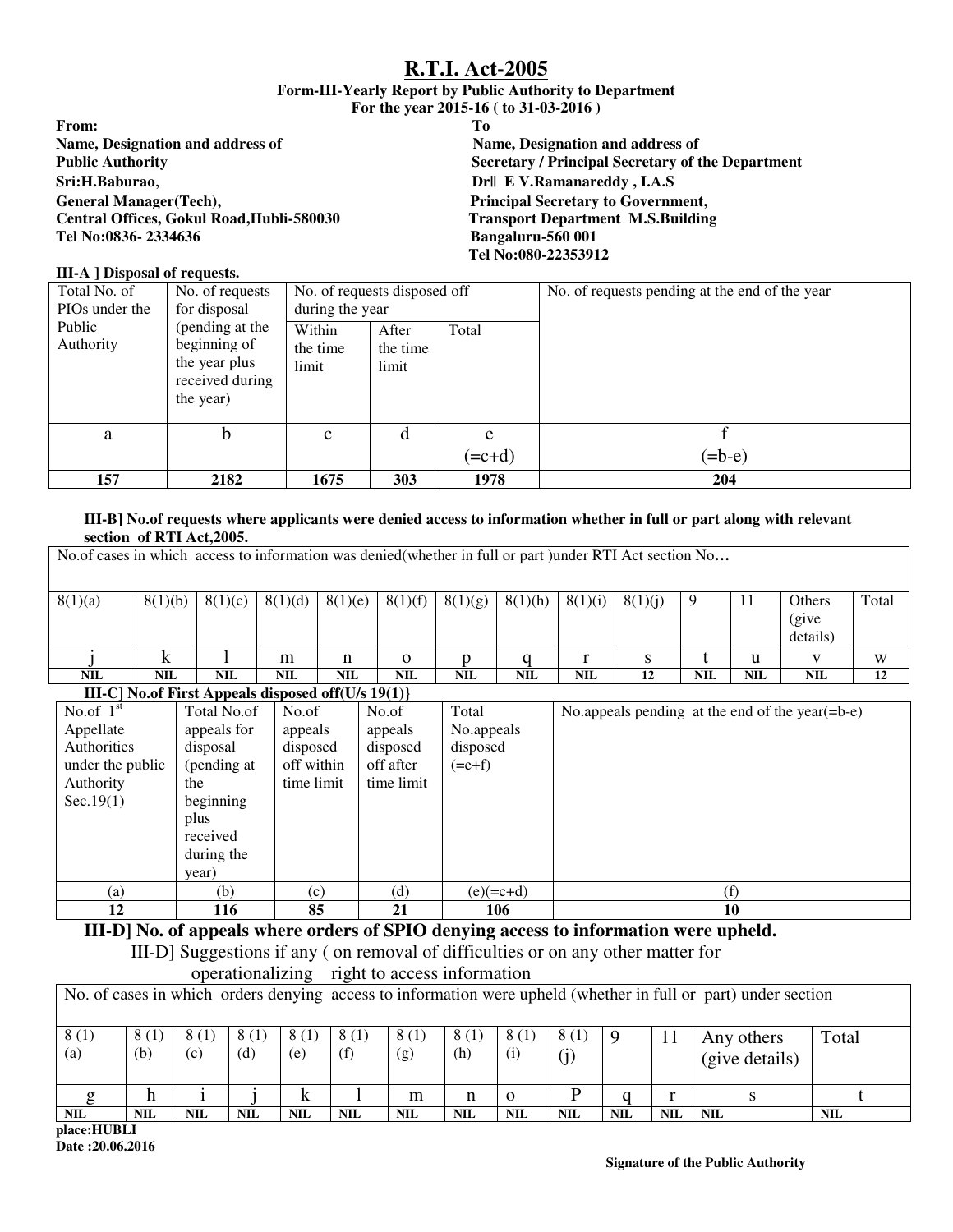#### **Form-IV-Yearly Report by Department to Karnataka Information Commission**

From : To : The second second second second second second second second second second second second second second second second second second second second second second second second second second second second second sec **Transport Department, M.S.Building , M.S.Building ,Bangaluru.560001 Bangaluru-560001 Tel No:080-22353912 Tel No.080-22371191** 

**Dr|| E V.Ramanareddy , I.A.S** Karnataka Information Commission **Principal Secretary to Government, Gate 2, Room No 346-347 3rd Floor** 

|                | [17] [A] Request disposed on and lees/ charges conected ( Fublic Authority wise) |                     |           |          |              |              |           |                 |  |  |  |  |  |  |
|----------------|----------------------------------------------------------------------------------|---------------------|-----------|----------|--------------|--------------|-----------|-----------------|--|--|--|--|--|--|
| No. of PAs     | No. of                                                                           | No. of requests for | Of the    | Of total | Amount       | Total<br>No. | Of the    | No. of requests |  |  |  |  |  |  |
| under the Dept | <b>PIOs</b>                                                                      | disposal with the   | Total     | no.of    | of           | of           | total     | Pending         |  |  |  |  |  |  |
|                | under the                                                                        | Public Authority    | Requests, | requests | fees/charges | requests     | disposed  | the end of the  |  |  |  |  |  |  |
|                | Public                                                                           | (pending at the     | Requests  | from     | collected on | disposed     | no. of    | year with the   |  |  |  |  |  |  |
|                | Authority                                                                        | beginning plus      | From BPL  | Women    | requests     | off          | requests  | Public          |  |  |  |  |  |  |
|                |                                                                                  | received during the | Citizens  | citizens | during       |              | disposed  | Authority       |  |  |  |  |  |  |
|                |                                                                                  | year)               |           |          | the year     |              | off after | $= 3 - 7$ )     |  |  |  |  |  |  |
|                |                                                                                  |                     |           |          |              |              | the time  |                 |  |  |  |  |  |  |
|                |                                                                                  |                     |           |          |              |              | limit     |                 |  |  |  |  |  |  |
|                |                                                                                  |                     |           |          |              |              |           | Q               |  |  |  |  |  |  |
| <b>NWKRTC</b>  | 157                                                                              | 2182                | 05        | 52       | Rs. 24035/-  | 1978         | 260       | 204             |  |  |  |  |  |  |

#### **[For the year 2015-16 ( Up-to the end of 31-03-2016) [IV-A] Request disposed off and fees/ charges collected ( Public Authority wise)**

\* add more rows for public authorities as necessary

**IV-B] Public Authority wise no. of requests where access to information was denied ( whether in full or part) with relevant section of RTI Act, 2005** 

| Serial     |            | No. of cases in which access to information was denied (whether in full or part) under RTI Act section<br>$(=11 +$ |            |            |            |            |            |            |      |      |            |            |             | Total       |
|------------|------------|--------------------------------------------------------------------------------------------------------------------|------------|------------|------------|------------|------------|------------|------|------|------------|------------|-------------|-------------|
| No.of      |            | $n0$                                                                                                               |            |            |            |            |            |            |      |      |            |            |             |             |
| Public     | 8(1)       | 8(1)                                                                                                               | 8(1)       | 8(1)       | 8(1)       | 8(1)       | 8(1)       | 8 (1)      | 8(1) | 8(1) |            | -11        | Any         | $12+$       |
| Authority  | (a)        | (b)                                                                                                                | (c)        | (d)        | (e)        | (f)        | (g)        | (h)        | (i)  | (j)  |            |            | others(give | $\dots +23$ |
|            |            |                                                                                                                    |            |            |            |            |            |            |      |      |            |            | details)    |             |
|            |            |                                                                                                                    |            |            |            |            |            |            |      |      |            |            |             |             |
|            |            |                                                                                                                    |            |            |            |            |            |            |      |      |            |            |             |             |
|            |            |                                                                                                                    |            |            |            |            |            |            |      |      |            |            |             |             |
| 10         |            | 12                                                                                                                 | 13         | 14         | 15         | 16         | 17         | 18         | 19   | 20   | 21         | 22         | 23          | 24          |
| <b>NIL</b> | <b>NIL</b> | <b>NIL</b>                                                                                                         | <b>NIL</b> | <b>NIL</b> | <b>NIL</b> | <b>NIL</b> | <b>NIL</b> | <b>NIL</b> | 02   | 10   | <b>NIL</b> | <b>NIL</b> | <b>NIL</b>  | 12          |

**IV-C] Report by Department- Public Authority wise disposal of First Appeals** 

| Serial        | No. of First | No. of            | No. of         | No. of appeals       | No. of Appeals Pending           |
|---------------|--------------|-------------------|----------------|----------------------|----------------------------------|
| No. of Public | Appellate    | Appeals for       | appeals        | disposed             | at the end of the year $5-(6+7)$ |
| Authority     | Authorities  | disposal (pending | disposed       | off after time limit |                                  |
|               | (FAAs)       | at the beginning  | off within the |                      |                                  |
|               |              | plus received     | time limit     |                      |                                  |
|               |              | during the year)  |                |                      |                                  |
|               |              |                   |                |                      |                                  |
| <b>NWKRTC</b> | 12           | 112               | 81             |                      | 10                               |

 **IV-D] Public Authority Wise no. of appeals where orders of PIO denying access to information were upheld with relevant section of RTI Act,2005.** 

| Serial     | No. of appeals in which orders of PIOs denying access to information were confirmed |            |                  |            |            |            |            |            |            |            | Total        |            |            |            |  |
|------------|-------------------------------------------------------------------------------------|------------|------------------|------------|------------|------------|------------|------------|------------|------------|--------------|------------|------------|------------|--|
| No.of      | (whether in full or part) under RTI Act section no                                  |            |                  |            |            |            |            |            |            |            |              |            |            |            |  |
| Public     | 11<br>8<br>8<br>8<br>Any                                                            |            |                  |            |            |            |            |            |            |            |              |            |            |            |  |
| Authority  |                                                                                     |            | $\left(1\right)$ | (1)        |            |            |            | (1,        |            |            | others(give) |            |            |            |  |
|            | (a)                                                                                 | (b)        | (c)              | (d)        | (e)        | (f)        | (g)        | (h)        |            | (j)        |              |            | details)   |            |  |
|            |                                                                                     |            |                  |            |            |            |            |            |            |            |              |            |            |            |  |
| 10         | $\cdot$ 1                                                                           | 12         | 13               | 14         | 15         | 16         | 17         | 18         | 19         | 20         | 21           | 22         | 23         | 24         |  |
| <b>NIL</b> | <b>NIL</b>                                                                          | <b>NIL</b> | NII              | <b>NIL</b> | <b>NIL</b> | <b>NIL</b> | <b>NIL</b> | <b>NIL</b> | <b>NIL</b> | <b>NIL</b> | <b>NIL</b>   | <b>NIL</b> | <b>NIL</b> | <b>NIL</b> |  |